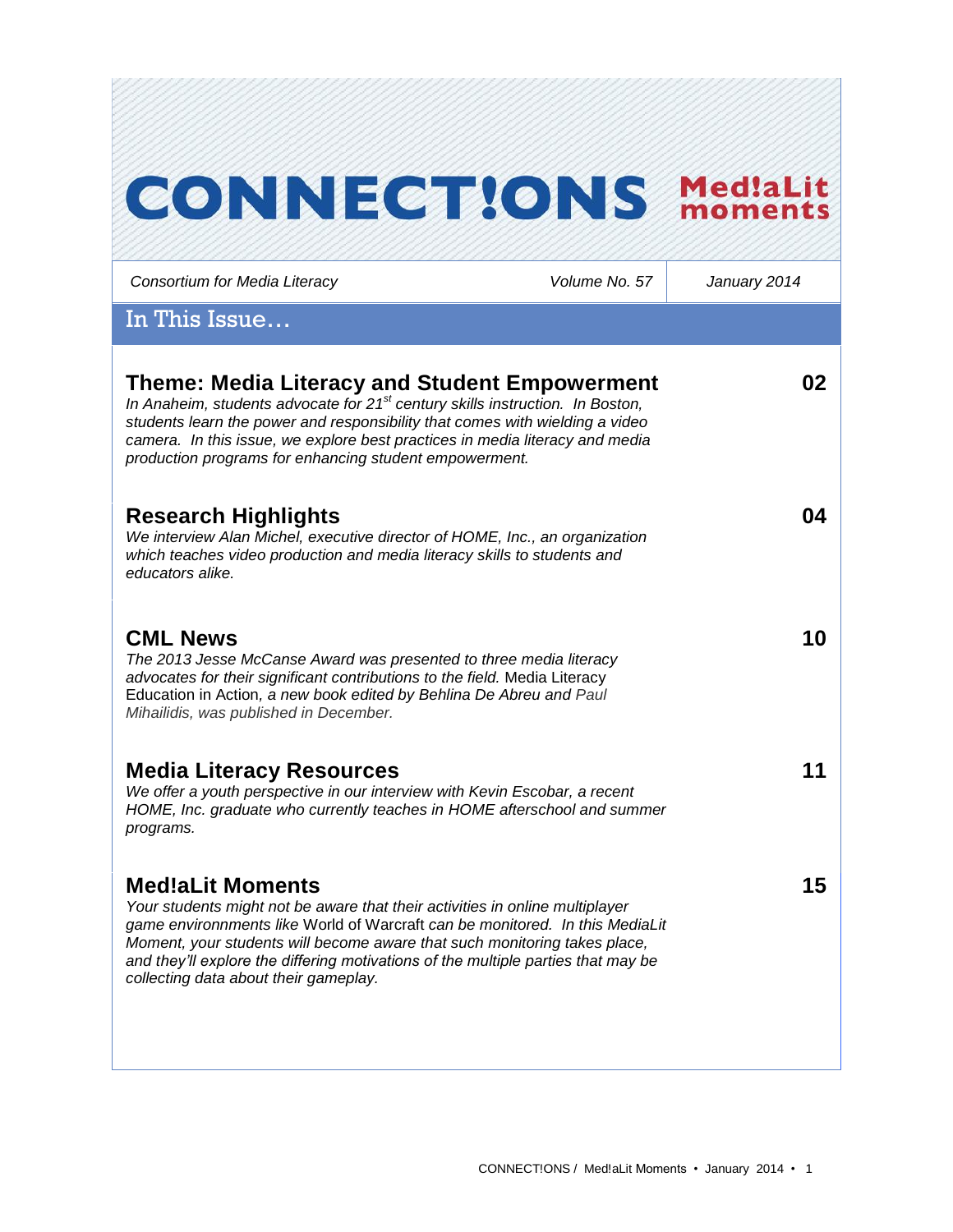# Theme: Media Literacy and Student Empowerment

Like any school district in transition, the Anaheim Union High School District adopted the Partnership for 21<sup>st</sup> Century Skills framework slowly and deliberately. The district began to open its curriculum to the framework, and used it to guide activities at district schools. Over the course of three years, the district moved in the direction of project-based learning and more rigorous career and technical education.

Students accelerated the process. In July 2013, the Partnership for  $21<sup>st</sup>$  Century Skills organized a conference at California State University, Fullerton which attracted many Anaheim students. Sensing the energy in the room, representatives from the Partnership asked them, "Does education serve you, or do you serve education?" An overwhelming majority felt they were serving educational institutions. In a video interview recorded after the conference, Fabienne Muñoz, a student at Katella High School, was forceful in voicing her dissatisfaction with traditional schooling: "I feel that we are serving education, and that's not the way it should be. Education should be serving us, and giving me the tools I need to succeed in life--to know how to get to college, to know how to pick a career, to know how to be a leader in this community--and I don't see how providing multiple choice tests to students teaches them any sort of leadership or character or skills necessary for this essay type of work."

Mike Matsuda, professional development coordinator for the district reflects, "A lot of the time it's juniors and seniors who understand that something is terribly wrong when they haven't found their passion even as they're getting ready to leave school. They ask, what's the purpose of education? Through looking at P21 at the conference, they decided, hey, there's much more to what education can be. They got excited."

Tom Tait, the mayor of Anaheim, made a brief speech at the Fullerton conference, and later engaged in conversation with students about internships in Anaheim UHSD. Though Tait was not altogether familiar with the P21 framework, he was nonetheless interested in finding ways that the city could support the district's initiative. Students argued that local internship programs should be infused with the 4Cs of critical thinking, creativity, communication and collaboration.

Students translated advocacy into action by the beginning of the academic year. At Katella High, Muñoz created a petition calling on the city to partner with the district to offer internships with an explicit focus on 21<sup>st</sup> century skills, and gathered over 1,000 student signatures in support. Abelardo Diaz, an Anaheim High School student who attended the Fullerton conference, created a similar petition and gathered 2,000 signatures. The city council placed the matter on their agenda, and on October  $8<sup>th</sup>$ , 200 students streamed into the council chambers as they presented petitions bearing nearly 5,000 signatures. On October  $22^{nd}$ , the council unanimously adopted a resolution to establish an internship program incorporating 21<sup>st</sup> century skills, and convened a task force to ensure its progress. By popular demand of district students, Anaheim became the first P21 city in the United States.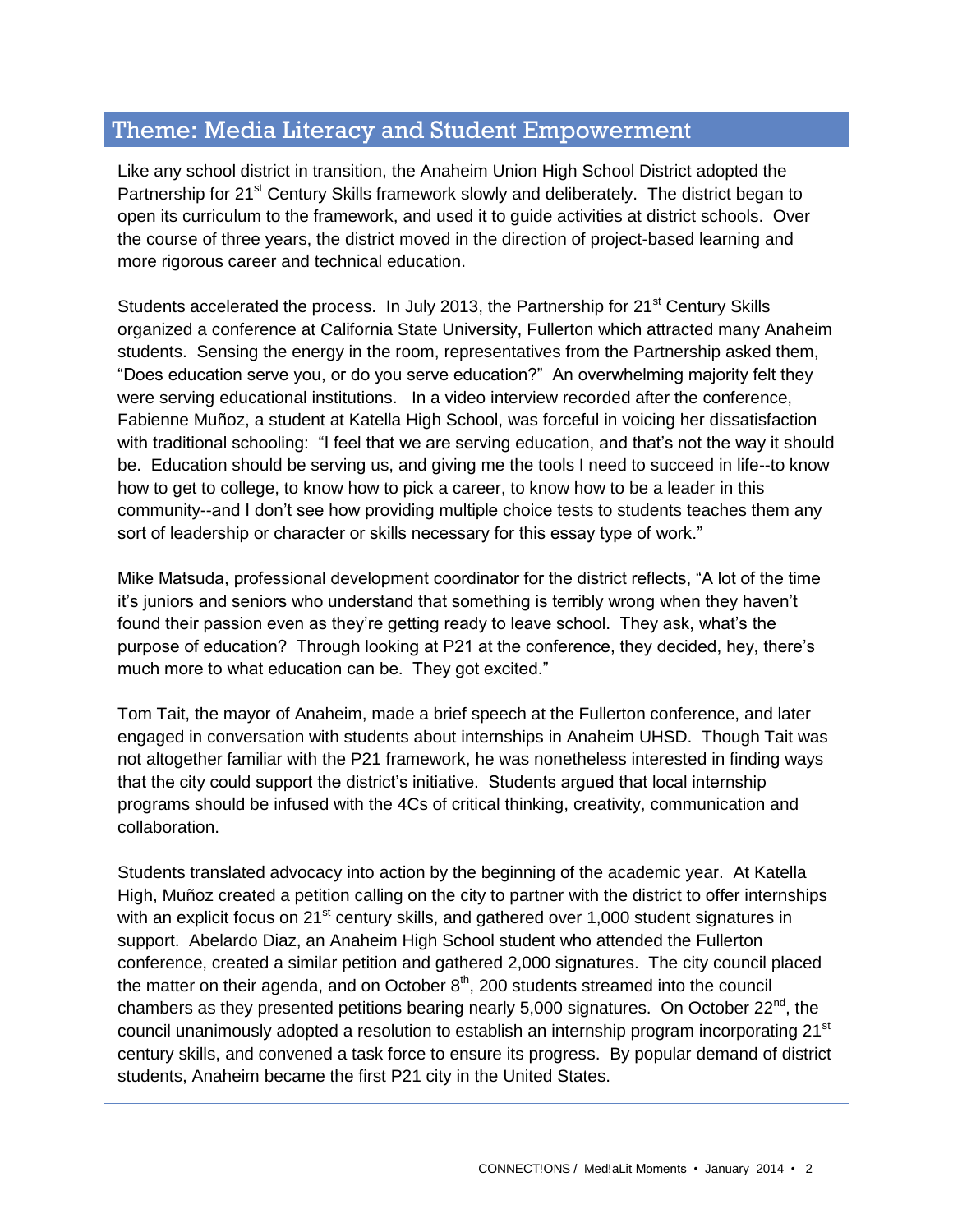#### <http://www.auhsd.us/District/News/48547-Anaheim-to-Become-P-21-City.html>

In this issue of *Connections*, we attempt to answer the question, what are the best practices that media production programs employ to enhance student empowerment? We interview Alan Michel, executive director of HOME, Inc., an organization which teaches video production and media literacy skills to students and educators alike. We offer a youth perspective in our interview with Kevin Escobar, a recent HOME, Inc. graduate who currently teaches in HOME afterschool and summer programs. And in the MediaLit Moment for this issue, we find a teachable moment in revelations that U.S. and international security agencies have been monitoring gameplay in *World of Warcraft* for possible terrorist activity—yet another teachable moment in the media used to report these developments.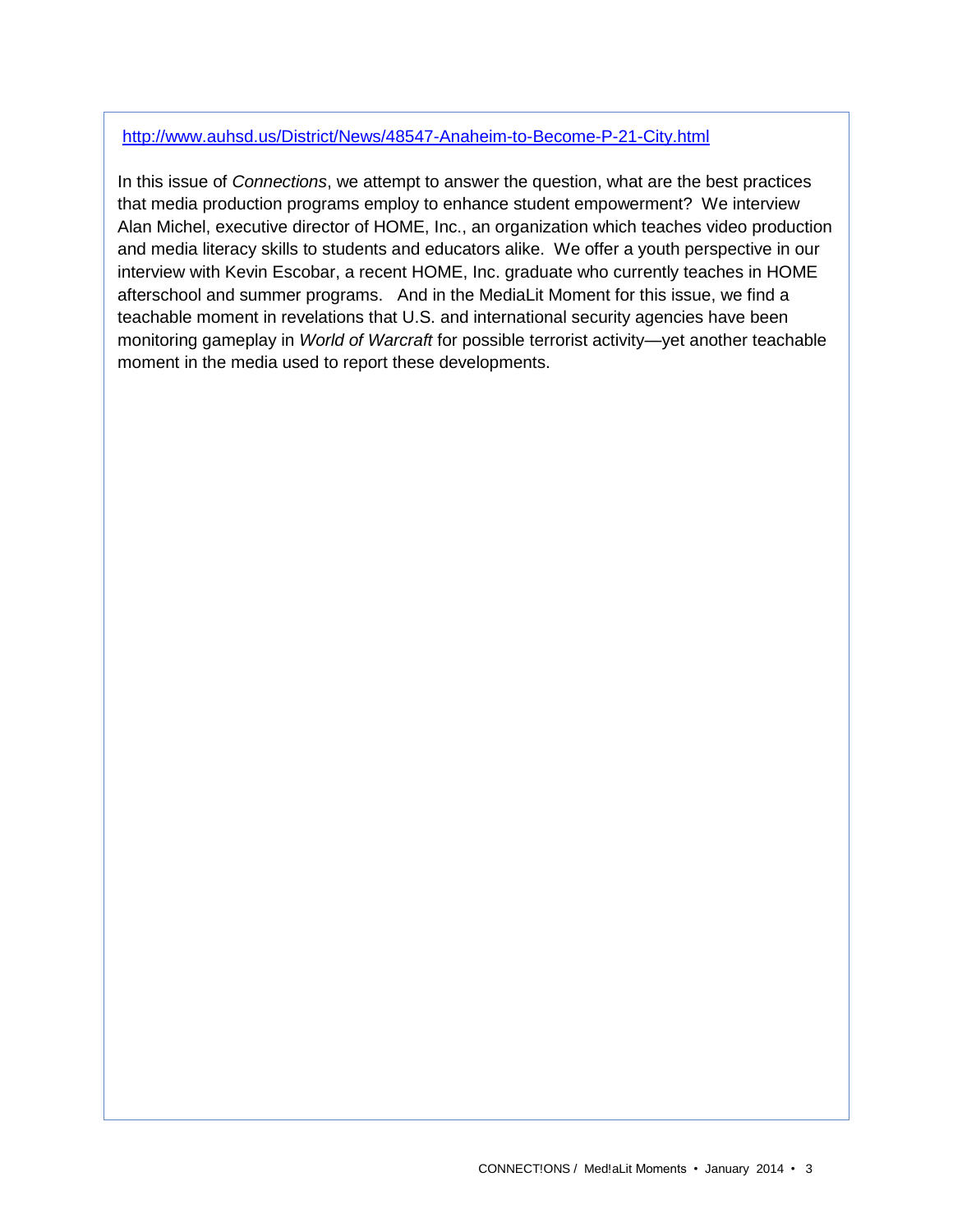## Research Highlights

### **Interview with Alan Michel, HOME, Inc.**

In the early 1970s, Alan Michel was beginning his artistic career as a sculptor when a brush with public access television heightened his awareness of the potential of youth media production for student engagement and empowerment. Michel would never be the same. In 1977, he founded HOME, Inc. ("Here-in Our Motives Evolve"), a non-profit organization in Boston which teaches video production and media analysis to educators and youth to "foster confident, creative individuals with the ability to think for themselves." In 2002, HOME, Inc. became the lead agency in a three-year, federally-funded Media Literacy & Health Project which eventually expanded to four Boston Public Schools. The project integrated media literacy processes and a project-based learning approach to guide student exploration of critical youth issues, including violence, substance abuse and disrespect in the immediate school community and beyond. Michel is also a founding member of the Alliance for a Media Literate America.

CML: What led to youth media production as a focus of your life's work?

AM: I was sharing a studio space with a friend in a housing project that had been an old shoe factory—this was in Jamaica Plains, one of the rougher neighborhoods in Boston. My friend was a filmmaker, and we decided to volunteer for the local public access TV station twice a week in the afternoon. We borrowed black and white video equipment, and found that, if you give a kid a camera, all of a sudden they become aware of the power that they have. There's still the question, if you're going to interview someone, will it be intimidating? Exciting? If you don't have experience with it, it can become a point of discomfort and inadequacy. But if you have someone working with you, it gives you motivation and desire. It's life-changing, really. The kids we worked with got to interview James Brown. They wouldn't have gotten into the concert without that camera. I came to the realization that there's a great power in using media as a mediator between people. It creates a new contract. Not many people thought of it that way, but most journalists understand it. If you want to interview the President as a person, it's not going to happen. But if you have a respectable publication that you're working on, there's an implicit contract. The President has a chance to get his message out to a broad audience. You have an opportunity—if you ask reasonable questions—to make at least a pointed and meaningful experience out of it.

It really becomes a motivator. It's held true for all the work that I've done in the field. People learn because they want to learn, not because someone has the information. If you do an interview, you've decided that you want to learn something about that person, that subject. You become a learner. It's a hugely different approach to education, compared to having someone say that you must learn this in this grade and class.

CML: Do you think that individual, interest-driven exploration of media tools can lead to critical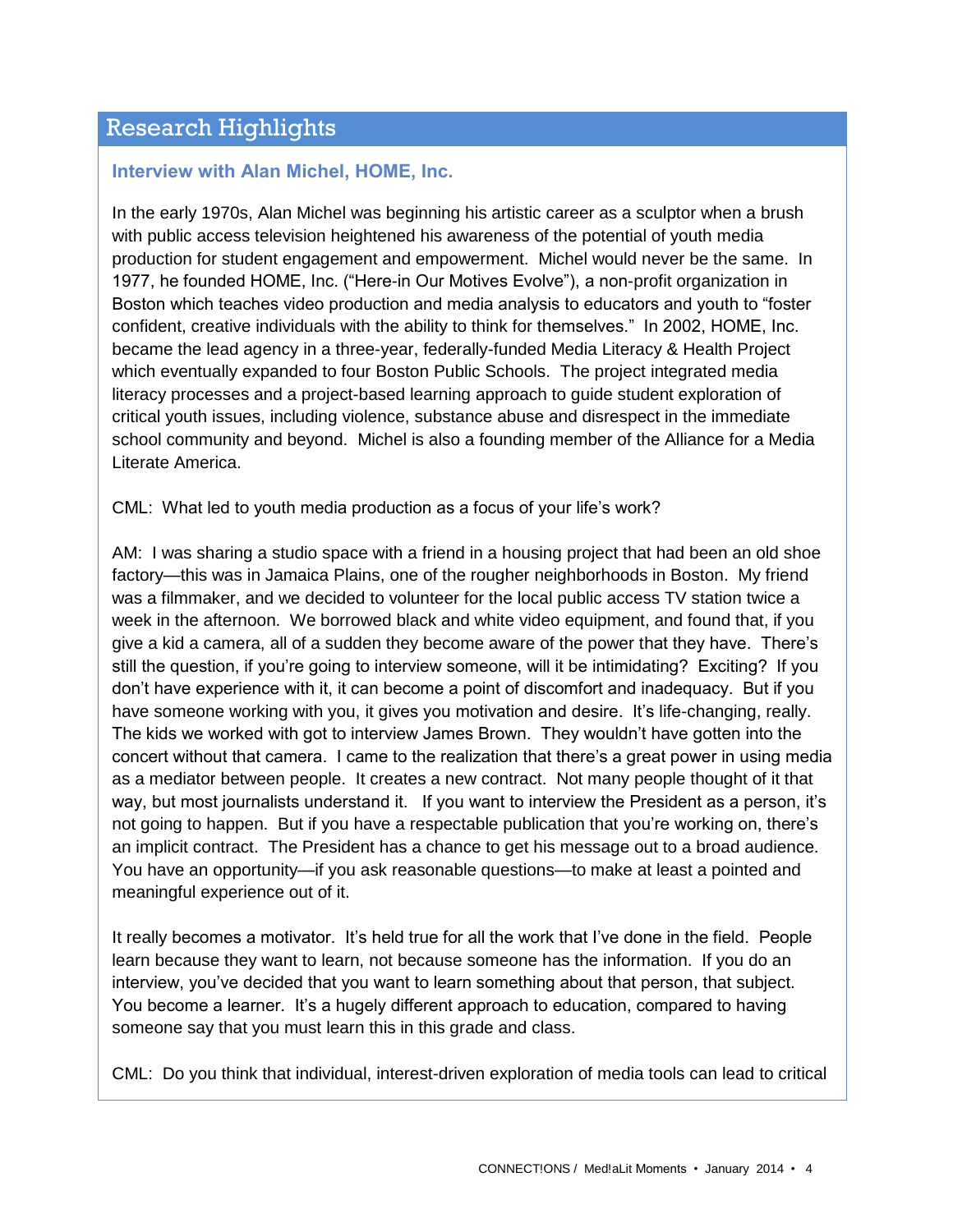#### thinking about media?

AM: They can, but they often don't. All media is basically storytelling of some sort. There's an audience. Production takes investment. If you teach kids about media, and they don't understand that component of it, they won't understand what media represents. . . .They need to find a nugget, and make it meaningful. They need to focus on what they feel is important. In creating media, that step is often done for you. Students need to understand their audience, or find out what that audience is. They use their powers of reasoning to narrow the field, and focus on what they want to do. That can be a powerful experience. The other part that's exciting—and it's true of all project-based learning—is that you start with everything possible, and end up with just one thing. A video, a poster, a painting, a slide show, a multimedia presentation. It's one thing, usually. That whole process has its own momentum. . . .Students get a clearer vision of how everything will function, and they can get rid of a lot of useless choices. It's a natural progression, and people who experience it get very excited.

Unfortunately, most of our education around media has been more about, how do you create feature film, or Photoshop, how to use the technology. It often doesn't give students a whole lot of time to think about what they're doing, especially for younger students. A number of kids have a much harder time with that. . . The whole idea of project-based learning is very plastic. We can manipulate it and use it in every subject area, and have a deeply personal experience about what we're learning, whether that's a documentary on social change, a dramatic piece about relationships, or a piece about how you can survive a horrific or complicated experience. It's a powerful opportunity for educators to give kids a chance to explore that. We just don't do enough of it. We're too busy worrying about the content of learning, rather than developing the confidence of kids to be learners, and to encourage them to explore.

#### CML: To what do you attribute the longevity of HOME?

AM: If you think about what I just said about people and relationships, everything that was true in the 1970s is true today. We were never married to three-quarters AV roll editing. There were places that were like that, like the Boston Video and Film Foundation. They were teaching the technology. We all know what happened to that. Today everybody can edit, and they can do that on MacBook much better than AV roll editing that sold for \$35,000. This is actually one of the biggest selling points for media production classes in school. You ask them, where is it in your work and cost of operations, that next year your capital investment will be less, even as you're able to reach more people? Generally schools have a fixed cost for each kid they teach. If you're teaching science, you can use a lab, and at some point you'll need more stations. The cost goes up, not down. But if you get everyone on iPhone, it will cost less next year, and you'll have more data. You can pull research from around the world and share it, which you could never do before. Students can access it anytime, and teachers have flexibility in seeing the work. Once you start explaining that to administrators, they understand that there's something of value. But then they want to go back and do what they were doing.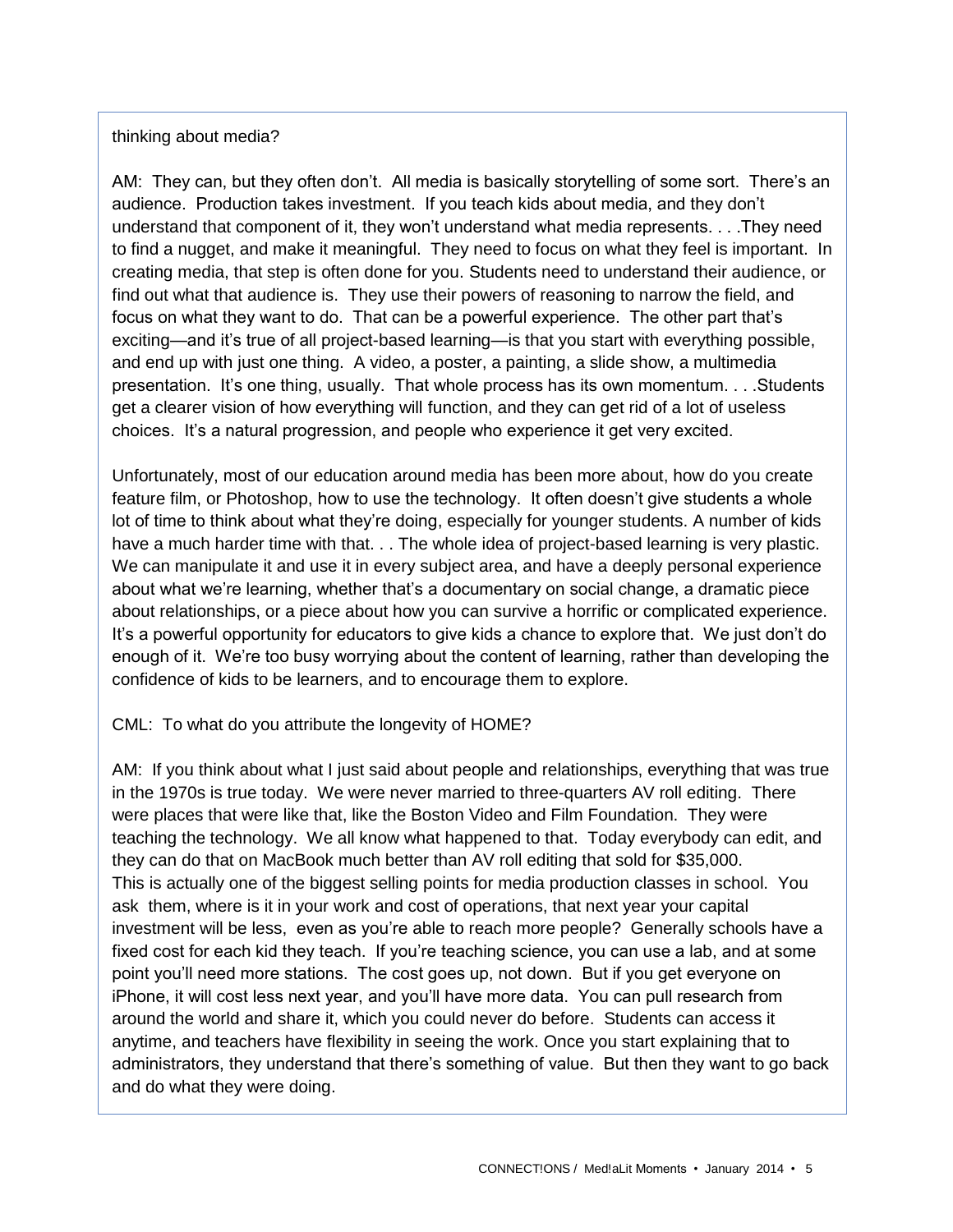One problem with all of this is that there are many administrators who are making decisions who are not focused on learning in the classroom. They're focused on metrics and data, and the direction they're supposed to be taking the school. It doesn't have a lot to do with an AHA! moment in the classroom. It might have something to do with the SAT. It often leads to, we need more tutoring, more time on task, kids need more in the subject--versus looking at a subject in a way that's more interesting, motivating and exciting. They understand the economics, but they don't understand that the very actions they're taking are mitigating against their investment. How do you get there? It takes wisdom. Give a young kid a computer and he or she will have fun and learn some stuff. But they don't necessarily get out of the classroom and have an impact.

CML: What maximizes youth empowerment in media production?

AM: The idea that young people can feel that they not only have the right but can be expected to interview somebody like the mayor. Or James Brown. Or the manager of the local store. Or someone who runs the production line at the circuit board division of a major company. Someone with an outside view of the world. When something is fascinating to students, media gives them an opportunity.

There are other components of empowerment—collaborating, having an opportunity for shared vision. If you're working on a project, everyone has some role, and some say in the direction. They're responsible, and that's empowering. Their work is needed and their opinions trusted.

And there's always the area of personal expertise. We all have that, things we're better at than others. It's not the only thing that drives a project. But when we're in an environment where we have something that we can do well, people can count on us. Our ability to shine in a particular area gets to be seen, welcomed, utilized--versus, oh, that's him, he's not worth much. That person hasn't done well for so long. It happens in a lot of schools, where some students are forever thought of as not able to do well. In a more open, collaborative environment, where students are sharing visions and exploring different topics, some kids might not have much to offer, but later they might have insights. Some kids might not be good at writing, perhaps because they're impatient. But they have very insightful ways of looking at the work. They're good at working with a camera, or interacting with a team. They have a vision of the project, or they have leadership skills. It creates a rich environment for them to learn something. Then they begin to recognize the need for writing things down, how to represent them in written form. They begin to see its purpose in achieving their goals.

When it comes to documenting the work, we have the exact same problem with teachers. Most are used to working with kids directly. They don't see the need for kids to post anything on the internet and to comment on it online. It's counterintuitive to them. They can sit and talk to a student, and say in two seconds what's wrong with the video. Why should students look at others' work and comment on it? It's inconvenient for teachers. They're not used to doing it that way. But if you get teachers doing that for a while, they'll never go back. Students share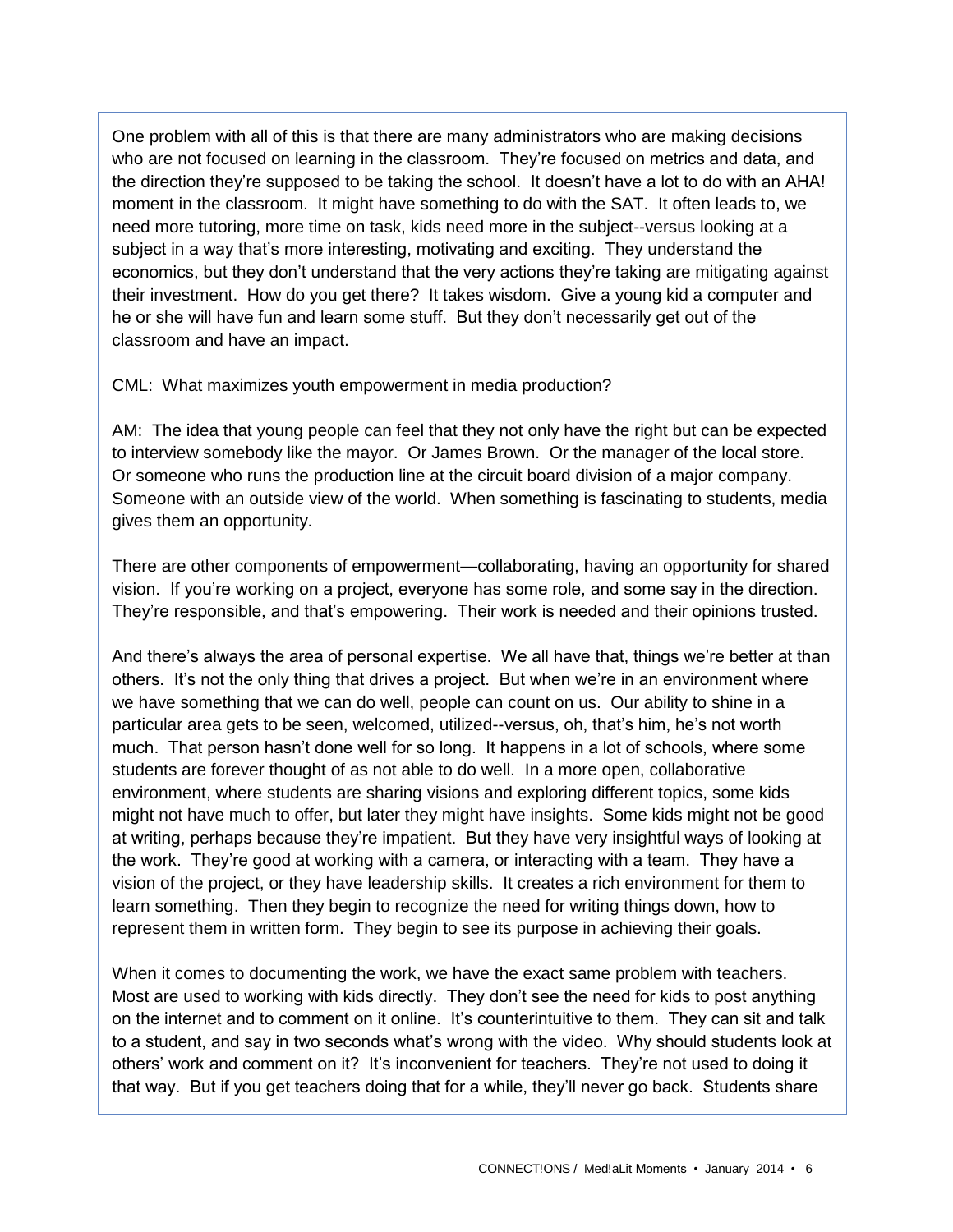information, the work becomes much more contextualized, and the input of the teacher becomes more insightful. Students can go back and see teacher comments. They say, oh, I better change that. It's not casual, but specific. . . . It's done all the time in the production world. You post the work to the client, and the client writes comments. They want to be convinced to do something that differs from their original concept. It's all documented. It's the way the world works, but not in schools. It's the process of creating something for an audience, an audience that's going to pay for it because it has value.

At the beginning of the 1990s, the federal Department of Labor came up with the SCANS report [Secretary's Commission on Achieving Necessary Skills] it covered what we now call 21<sup>st</sup> century skills--what employers need and want from employees coming into the workplace. Employers want employees to come with a desire to learn, and the readiness to learn how to learn things. They want them to be able to collaborate and synthesize, to be creative and respectful. If you have those skills, you can learn anything. In 1992 the state of Massachusetts said, that's a good idea, and they created a Workplace Learning Plan under the Massachusetts Department of Labor. It's been in place with job readiness skill sets ever since. A statewide database was created to help use the plan as an assessment. Employees are asked a set of questions at beginning and end of each program. What skills did they want to learn? What goals were they setting for themselves? Where do they want to be at the end of the program? At the end they're asked where they were, and how they got there.

In our after school programs, we were required to administer the self-assessment with students. We decided that the Massachusetts assessment didn't tell kids anything. The kids said, "I did a good job!" Or "I needed to do something else." We decided to create what we call a "verified resume." It's not a grade, but a conversation. Kids come up with their own assessment, and we verify it. Is there a discrepancy? We look at it together. It puts the responsibility for learning on the kid. They want to learn, instead of being told to learn. We've done this for four to five years now, pretty consistently with both our afterschool and summer programs. It's been very effective with our kids. Kids like to be able to reflect on what they've done. They like having tools to think with when they're having difficulties. It's served to increase the bonds they have with the people they work with. Adults understand what they're trying to do, and respect that. It leads to surprising turns in what kids do with their lives. They might choose something other than media. In any case, they have a greater sense of control over what they're going to do next. They realize at some level that they need to think about their careers, and that reflecting on it will have value.

CML: What do you think have been some of your most youth-empowering projects, and why?

AM: Community PlanIt is a good example. Community PlanIt was developed by Eric Gordon at Emerson College. He used it initially in Chinatown as a community organizing tool. He also had a small contract to adapt the game for a planning process at English High School. The question was, how should the Boston Public Schools restructure schools in terms of busing? Which schools should be closed? The question goes all the way back to the time of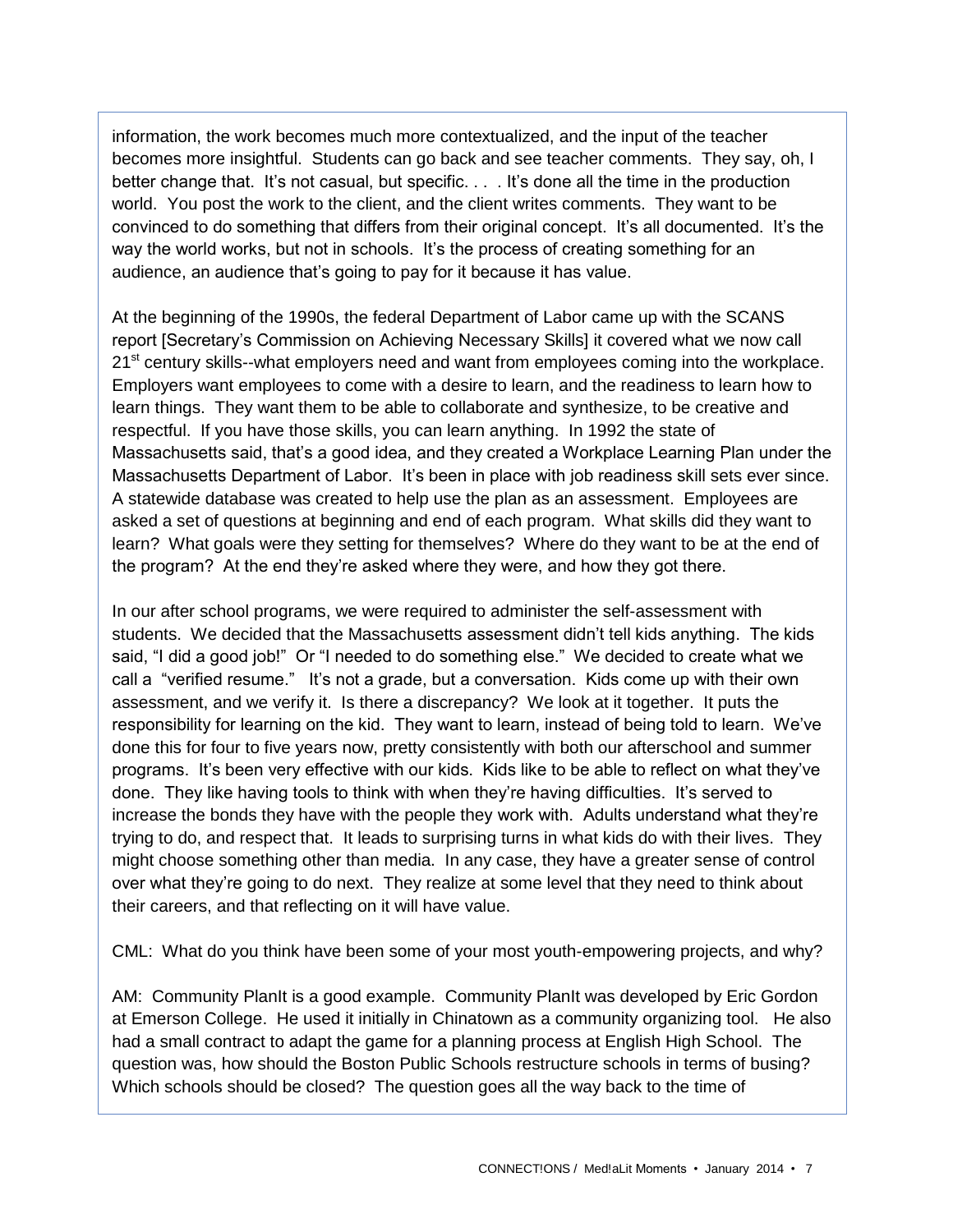desegregation in Boston. This particular project has its core in decisions made back then. Now the School Department had to close schools. That had partly to do with budget. Eric wanted to make sure that kids' voices were represented in the game, to ensure that it was authentic. He actually hired students for the new venture. Some of our kids got involved, and we paid them.

CML: What were the components of the game itself?

AM: The game included little vignettes for different challenges that Eric and his team had identified. Eric wrote scripts with our kids. He filmed them, edited them. The game was played for six weeks in the fall, two years ago. Our kids led discussions online, and did their own video interviews around the challenges covered. And they fed those opinions into the game. At the end of project, there was a large meeting at English High School. People came from around the entire district to talk about what would happen in the fall. Kids led discussions around those challenges. They did a wonderful job. The whole process had been so contentious for years, but they had done so much work before the meeting. They would see things online, comment, have discussions back and forth. They began to really wrestle with what would be the best solutions with the schools. The district-level meetings were not contentious or ugly. Not everyone was agreeing, but instead there were thoughtful, meaningful interactions which really resonated with a lot of people. So people could actually work together. The School Department invited our kids to present their findings to the whole executive committee of Boston Public Schools. They laid out what they believed to be the important, key issues. This brings us 360 degrees back to our discussion of what turns kids on about media. People will take you seriously if you are creating media.

CML: What motivates your students to pursue production of media with media literacy principles as a guide? What do you do to support those motivations?

AM: Media literacy has historically been a point of contention. People were intent on separating good media from bad media. It's really misguided because we really need to teach kids how to make good decisions about media, to parse it and think about it. Kids need to know how to think about media, to understand if it's bogus. To be able to test it. When you're using media, you need to figure out whether something is honest, worthwhile and meaningful to you, and not meant to fool you. You need to be careful about that. You need a sense of ethics and responsibility in your own media. It comes from the work that I describe. Using media to do real things requires responsibility. It's not just about entertainment, and it does impact people.

In our summer programs, we have students create advertisements. If they're trying to sell a product, they have to realize that the ad can be a spoof. We have discussions on advertising, what makes a good or bad ad. We ask, what are the roles that advertisers play? Last summer our students produced a news segment on an art program in a museum in Lexington that featured different artists interpreting the environment. In talking about the environmental story,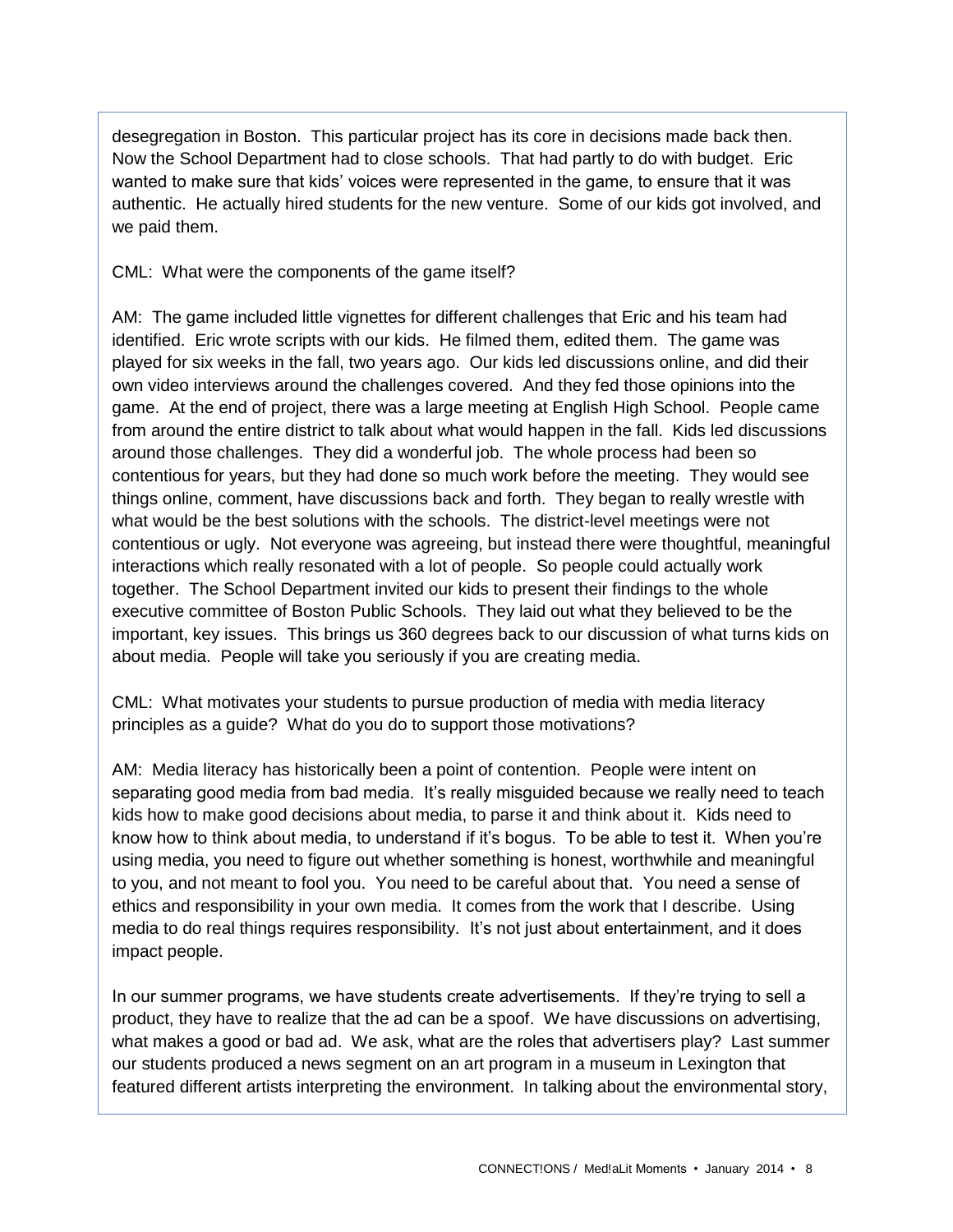we also asked, how did the environment get the way it is? What products were sold? What do we know about it? What is the responsibility of the company? We get back to the point of, is media being used responsibly? Are you being fooled? Is that the intention?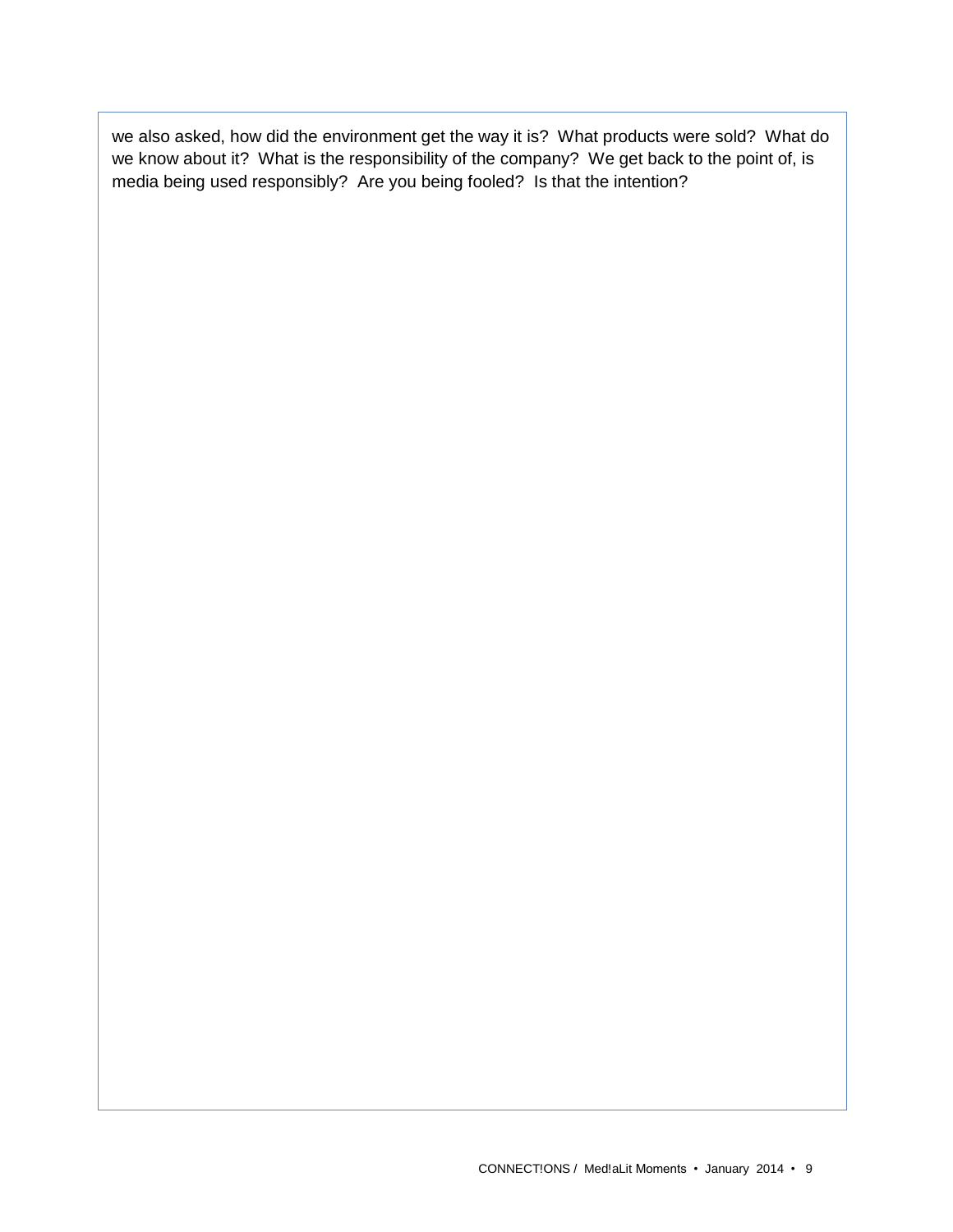## CML News



#### **2013 Jessie McCanse Award**

The National Telemedia Council celebrated its 60th anniversary in November. Frank Baker, Barrie McMahon and Tessa Jolls were awarded the 2013 Jessie McCanse Award for their significant contributions to the field of media literacy. Marieli Rowe, NTC Executive Director, and Karen Ambrosh, NTC President, presented the awards. Celebrations were held in Madison, WI and Los Angeles, CA.



**New book edited by CML Fellow Belinha De Abreu**. Published December 2013. See press release below.

Theoretical and Pedagogical Perspectives **Edited by Belinha S. De Abreu, Paul Mihailidis**

*Media Literacy Education in Action* brings together the field's leading scholars and advocates to present a snapshot of the theoretical and conceptual development of media literacy education—what has influenced it, current trends, and ideas about its future. Featuring a mix of perspectives, it explores the divergent ways in which media literacy is connected to educational communities and academic areas in both local and global contexts. The volume is structured around seven themes: Media Literacy: Past and Present, Digital Media and Learning, Global Perspectives, Public Spaces, Civic Activism, Policy and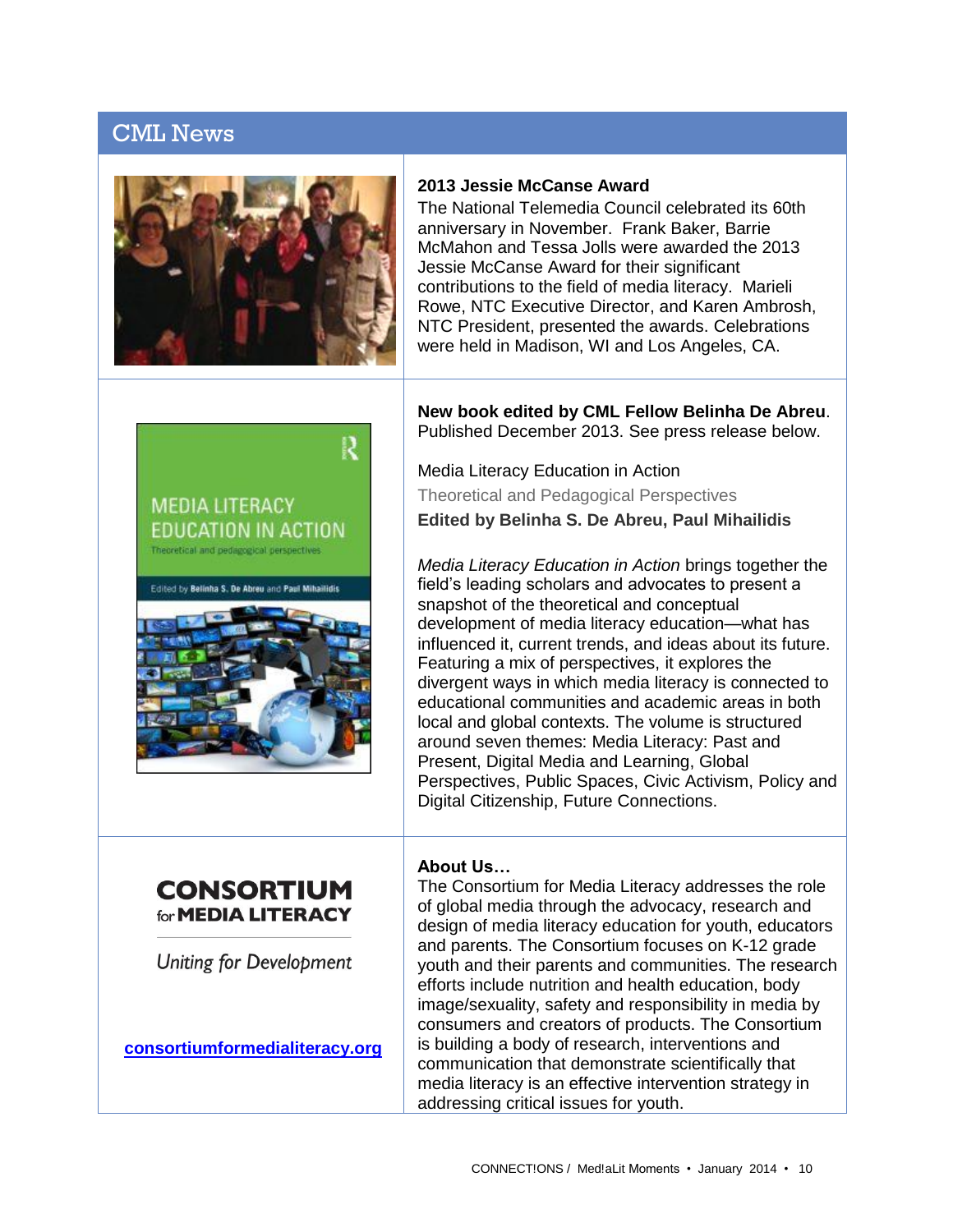# Resources for Media Literacy

## **Interview with Kevin Escobar, HOME, Inc.**

Kevin Escobar, a graduate of HOME, Inc, programs, currently serves as a media lab coordinator and part-time producer at HOME, and studies media and communications at Emerson College.

CML: How did you first get involved with HOME, Inc.?

KE: I got hold of them in the summer before my junior year of high school. That was the summer I was involved in Teen TV [a HOME, Inc. program]. My high school video production teacher recommended the program to me. Once the summer program started, I gained a lot more experience in the field. I think it was my first time doing a summer job, and something clicked in my head—video production might be something I want to do in the future.

CML: How would you describe the relationship you had with adults at HOME?

KE: At first the summer program was kind of weird for me. I had a video production teacher in high school, and now I had this new teacher and was learning new things. A lot more people know something about this, and they can help me out. I grabbed as much information as I could. I got a lot of great advice, which I was able to use as I was going into the next year of high school.

CML: And—now that you're a media lab coordinator—what about your experience with other adults at HOME, including service year students?

KE: It's been very positive. It's been interesting for me because a lot of the service year adults are fresh out of college. I'm still in college, so they're able to connect with my collegelevel experience, give advice on how to handle exams, school and other things. And I'm able to connect with students who are in HOME programs because a lot of them come from English High School, and I went to English High. In turn I've been able to give them advice on how to handle life in high school.

CML: How did you make your voice heard through media production, and how did you make it heard in different programs and projects?

KE: Prior to doing the HOME, Inc. summer program, or even being introduced to video production classes, I was a very, very shy person who had a hard time expressing opinions on things. I remember not being too talkative in class, and so once I got selected to be part of the HOME, Inc. summer program and with all the things I learned there—I don't know, I just gained some sort of confidence in myself that I never knew I actually had. Being able to be a reporter and ask random people questions and to be able to talk in front of a camera—wow, I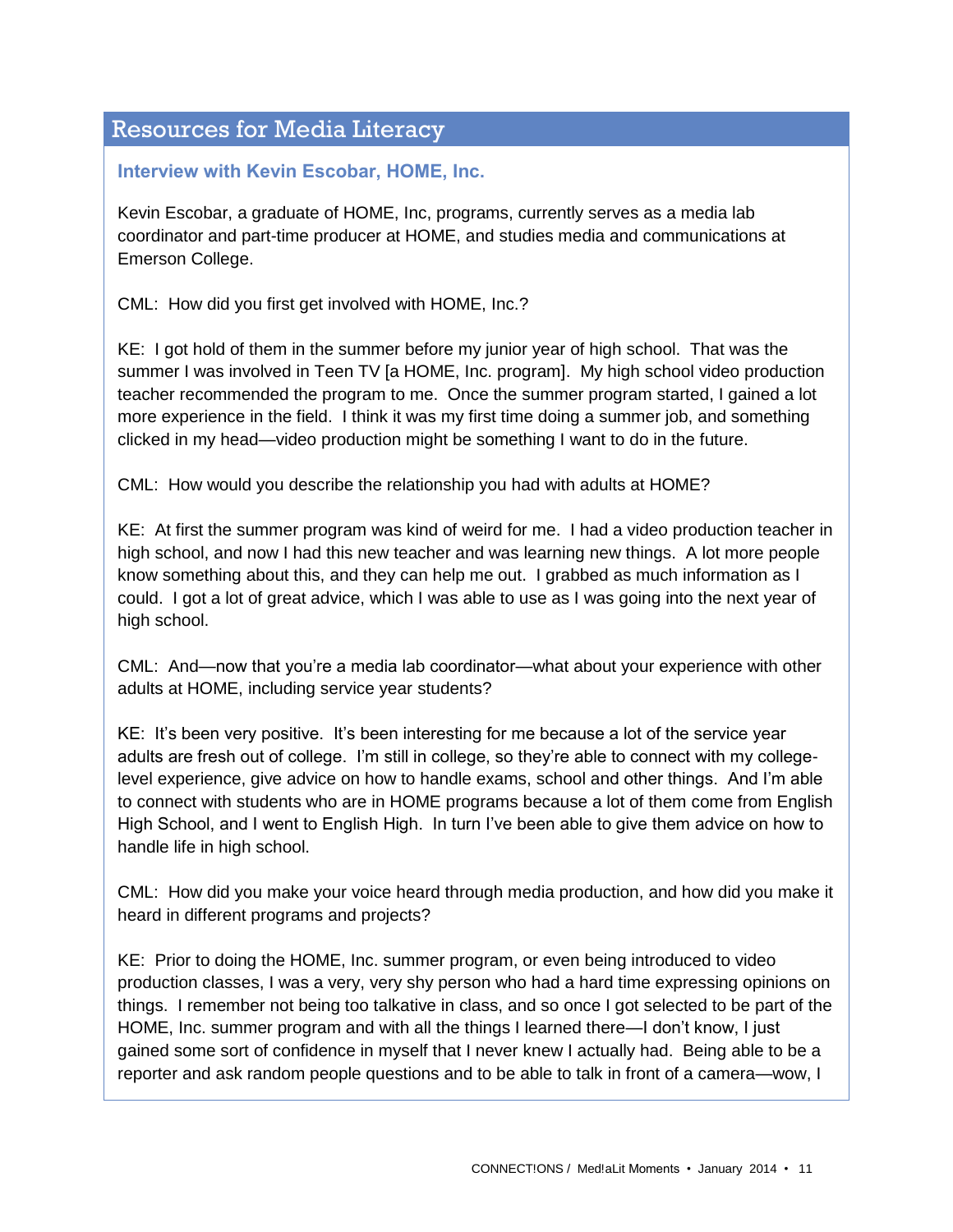didn't know I had this in me. . .I remember the first time that I saw Teen TV on the local public access channel. I thought, wow, this is amazing. As a young kid I never thought I would see myself on TV speaking my mind or reporting or anything like that. I'll always remember that day. The things that I learned at HOME, Inc. helped me going forward through my high school and college career. It helped me out tremendously. I was amazed that I could do all that and be on TV and let my voice be heard.

CML: What about the kids you're working with now?

KE: Video and media are a great avenue especially for young adults to get their voices heard. From what I've seen, a lot of these kids have always been told what to do and how to do things. In our programs, we have many opportunities to ask, what do you want to talk about? What are your opinions? They have such great ideas to do positive things for their communities, or to give advice for other teens who may be too scared to share their thoughts. So I think it's something very special.

CML: How have you experienced empowerment in HOME programs?

KE: I think for me--now—it's just great to see young people doing positive things. A lot of these kids come up from tough neighborhoods. My neighborhood wasn't bad, but certainly nothing to match the suburbs. It's been great for me to help these kids try to stay positive and stay away from all the negative things happening in the neighborhoods they're coming from. There are so many great things you can do with media. I know kids—all of them males—who want to be rappers, and music artists. I tell them you can do that if you work hard, stay in school and apply the knowledge we're giving you to other things. You can pretty much do what you want. It's all about sacrifice and hard work, and keeping a positive attitude.

CML: How have HOME, Inc. programs prepared you for college and career?

KE: When I did the summer program before my junior year of high school that was the starting point, realizing that I might have an interest in this. After graduating from high school I decided on video and media production because I was good at it and had experience with it. I got into the Suffolk University communication program, and did pretty well with it given all the experience I had in HOME, Inc programs. Right now I'm a part-time student at Emerson College, and I'm working part-time at HOME producing videos for other non-profits or clients who want to do something with media. Also, at HOME, Inc. I'm a Teen TV media lab coordinator. I teach teens about video production together with the service year adults.

CML: How did media production at HOME inform the rest of your school experience?

KE: When I first got to HOME, I had no idea what I wanted to do. Coming into my junior year, I didn't know what I was good at, what I liked. With the help of the program and the teachers, I realized that I really liked it. I don't know what I would be doing if I hadn't gone through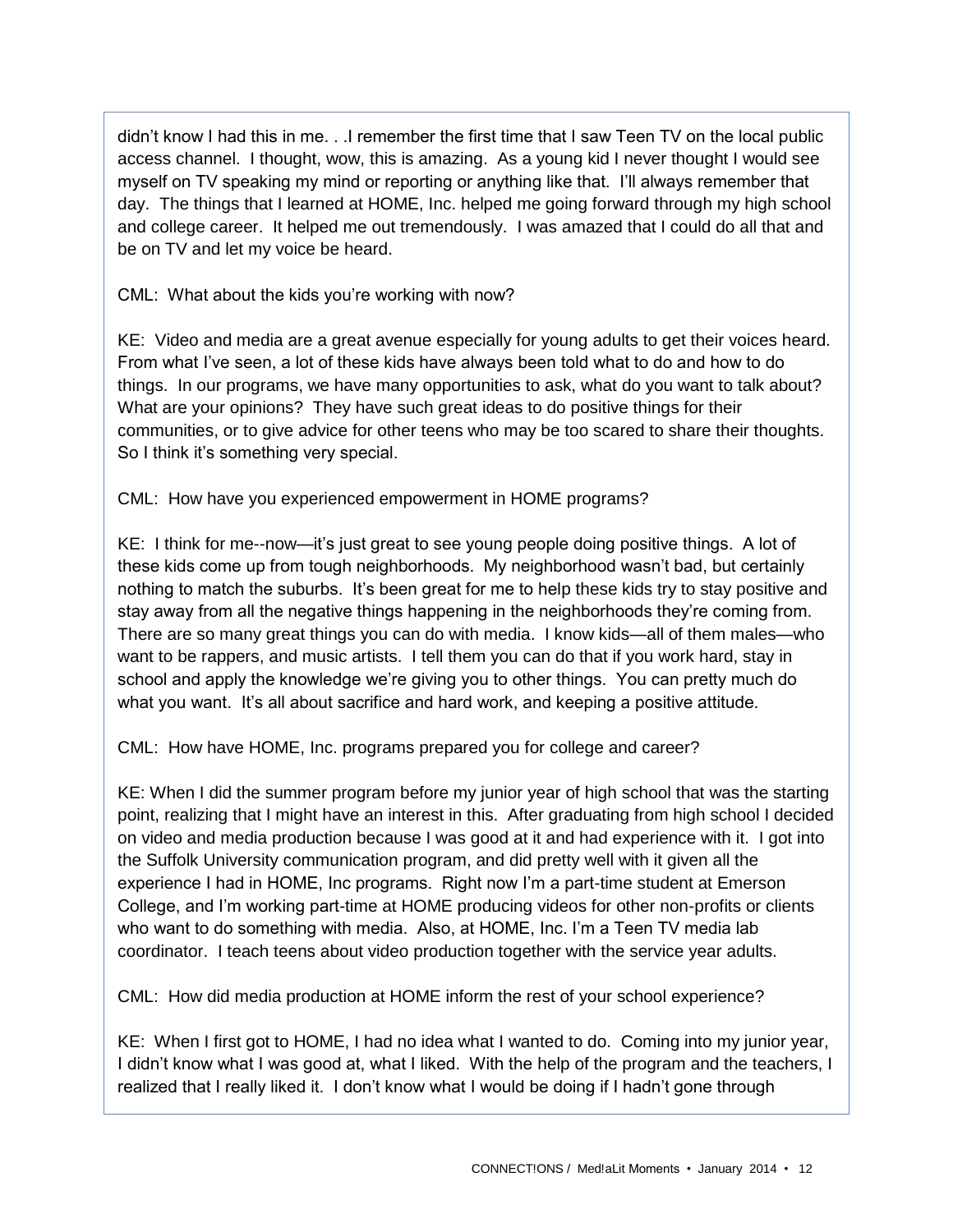HOME. I know that I would have pursued college—I know that much. I probably would have gone to a liberal arts college. Because I found out about HOME, Inc., I knew what I wanted to do. Basically the college process was much easier because I was only interested in schools with media and communications programs. Otherwise, the process would have been so much more hectic.

CML: And in the high school environment itself?

KE: After doing the HOME, Inc. summer program, I took every video production elective available. It was great for me because--with everything I had learned--I was able to help out other kids. In my high school we had our own newscast called ETV. It was my video production teacher who took a chance on me and decided for me to be one of the anchors for the sports desk for the show. Now I was not only able to do things behind the scenes, but could be in front of the camera reporting and expressing myself.

CML: What interests or subjects have you explored through media production?

KE: One of my projects now is a book review show. I'm not the biggest fan of reading, but just doing the show helped me explore other genres of books that interest me now, like books about media, film and production. . . .As a lab coordinator for the summer program, we've interviewed a lot of great people, and done amazing stories. I helped kids do interviews, and the people that we've interviewed have been great. One of the stories we did was on Karmaloop, an online fashion site. That sticks out because the founder and owner of the site was raised in Jamaica Plains, Massachusetts, where I'm from. It's also where English High is. All of us were able to interview him. His whole thing was about entrepreneurship. The fact that we were able to interview him and go to his office was exciting. He started out in his parents' basement and now he's near the downtown area, and has this great business. It's a perfect example of what I mentioned before. You start with the small things you have, and if you work hard, you'll be able to achieve so much—perhaps more than you can imagine now.

CML: What was the process of production, critique and revision like for you?

KE: My first project for Teen TV was this story about a group called Tenacity, a non-profit teaching young kids how to play tennis, and how to read books. I remember it was one of my first stories, and I was so excited to do it. I went down there, interviewed people, got great shots of kids, and the cameraman got a great shot of me playing with the kids. When I edited it, I thought, this is such a great story. Finally, when they decided to screen projects to show off what had been done, one of the lab coordinators started critiquing my piece, saying maybe this shot would have been better there. I was thinking, No! What are you guys talking about! This project is perfect, it's great! Looking back, I realized that the coordinators could have just said that it was great, but they were looking at the little things to make the overall project better. As media lab coordinators they wanted to make sure that kids put the best product out there. I didn't understand that as a student. They were also making sure that our pieces tied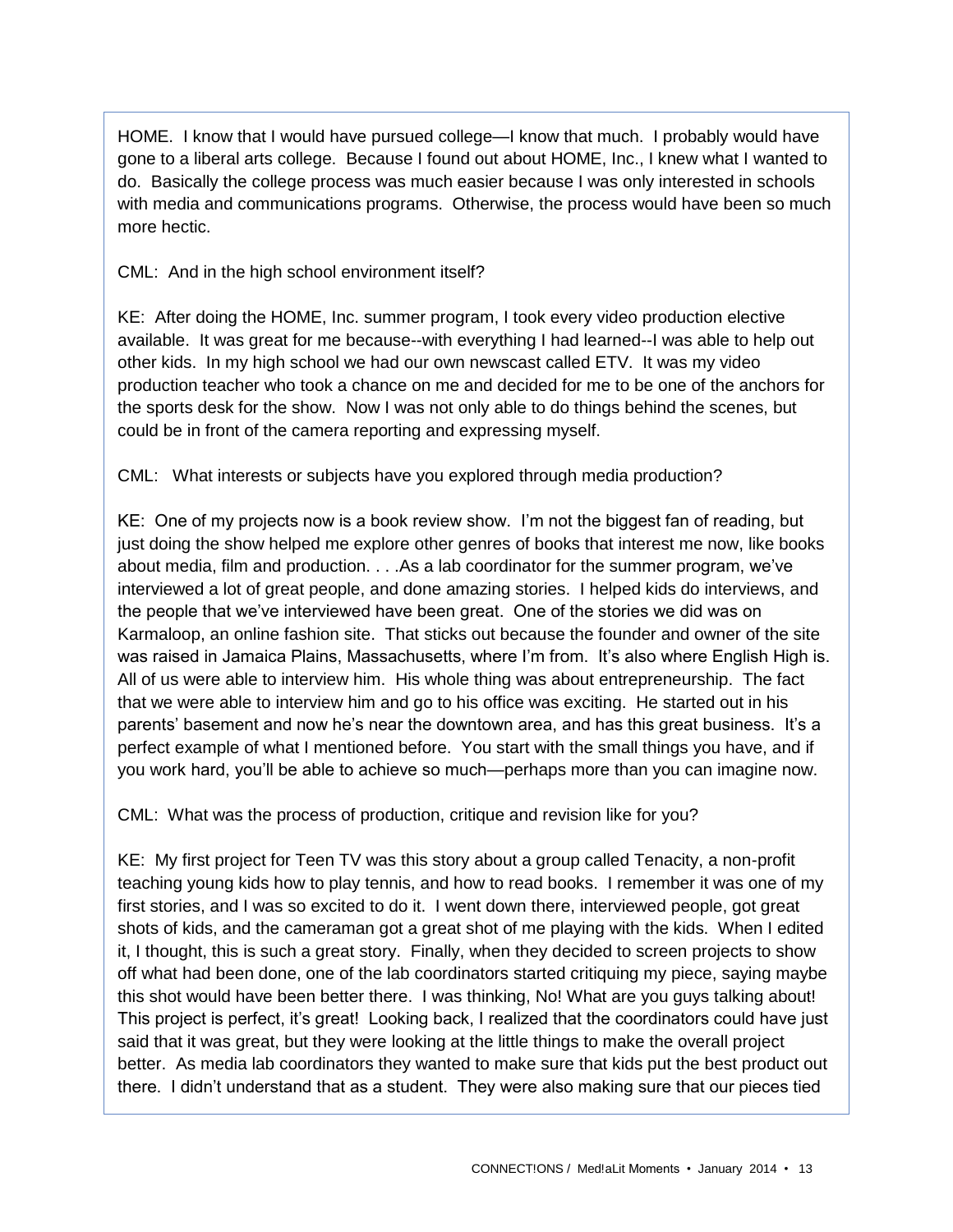in with other stories, and fit with the themes of the show. I finally got the idea—critiquing is not about the bad things that you do, but what you can do better next time, with the next project.

CML: In our interview with Alan Michel, he talked about the verified resume as an assessment tool. What has been your experience with the verified resume?

KE: This past summer was the first time I used it with kids. I just basically sat down with the kids, and said we're going to do this thing -- it's basically a self-assessment tool. We want to know how you will assess yourself from beginning to end. If you want to get another job, or get into college, it's great to put this in with all the other things in your portfolio. We had 16 kids and four lab coordinators, so we sat with each kid one by one and started the process of asking them a series of questions, and asked them to rate themselves. One of the things that kids gave themselves a low rating for had to do with how well they expressed themselves when given a critique. A lot of kids gave themselves a 4—"I would just keep quiet." By the end of the program, we saw that average go up. Some scored themselves an 8: "I can handle critique. I can take criticism and apply it." It's interesting to see how, in the beginning, they weren't too sure of themselves, but, by the end of the program, they felt, I can do it now.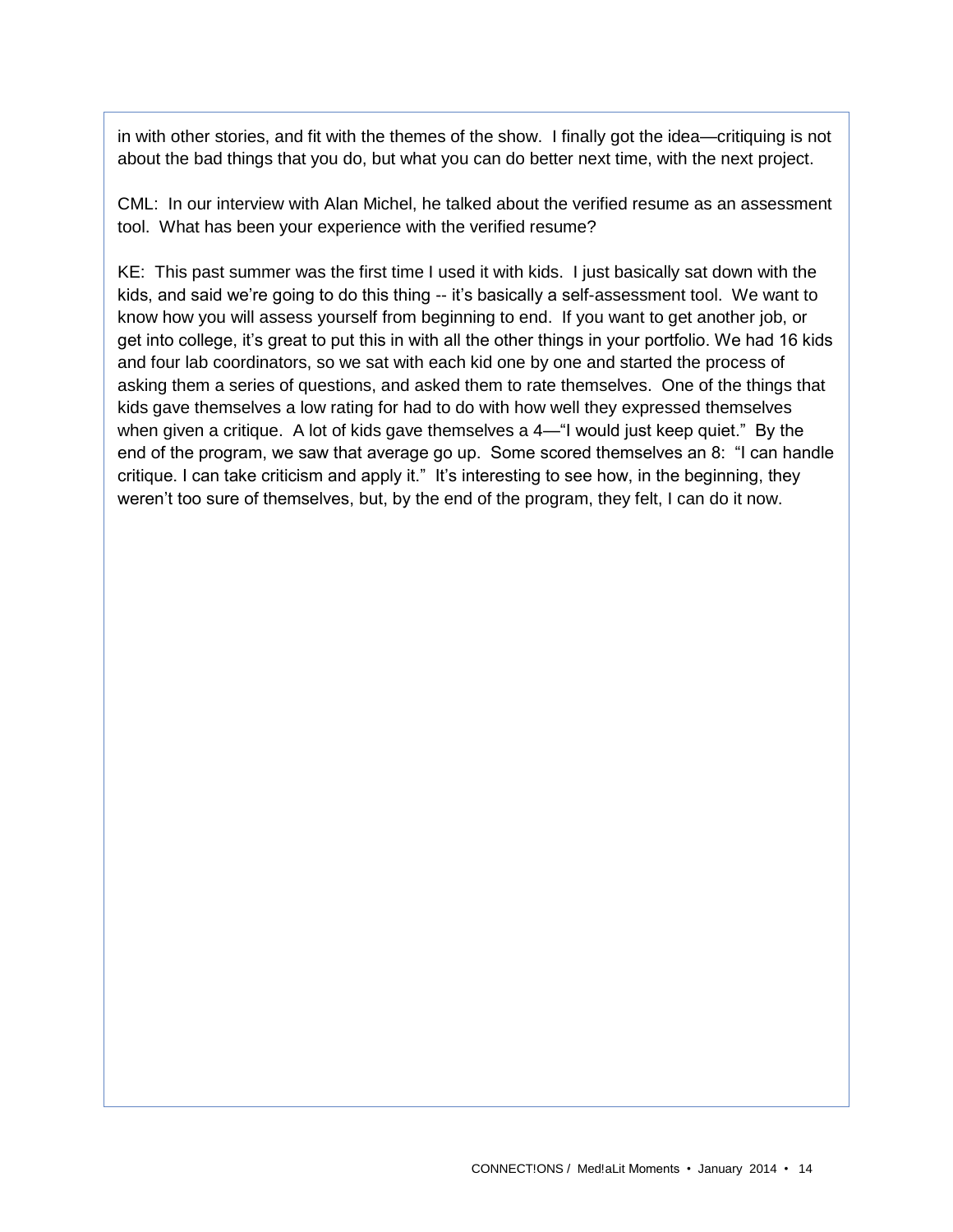# Med!aLit Moments

## **World of Spycraft**

Most players of massively multiplayer online role-playing games are familiar with "trolls" players who hide behind the anonymity of their avatars to harass other players. But, as a recent *New York Times* story reveals, these are not the only users who exploit multiplayer online games for purposes not intended by producers. International government agencies have infiltrated Blizzard Entertainment's *World of Warcraft*, "trolling" for intelligence on potential terrorist plots carried out online. In this MediaLit Moment, your middle school students will work with the media triangle (of text, producer and user/audience) to consider the different kinds of players who inhabit online game spaces.

*Ask students to compare differing uses of online game spaces*

**AHA!:** I thought it's just the 'sys-ads' who look at what I do in online games, but the government might be doing that, too!

**Grade Level:** 6-8 Key Question #5: Why is this message being sent? Core Concept #5: Most media messages are organized to gain profit and/or power

**Materials:** computer with high speed internet access; LCD projector and screen

Story from digital edition of *New York Times*, December 9<sup>th</sup>, 2013: [http://www.nytimes.com/2013/12/10/world/spies-dragnet-reaches-a-playing-field-of-elves-and](http://www.nytimes.com/2013/12/10/world/spies-dragnet-reaches-a-playing-field-of-elves-and-trolls.html?_r=0)[trolls.html?\\_r=0](http://www.nytimes.com/2013/12/10/world/spies-dragnet-reaches-a-playing-field-of-elves-and-trolls.html?_r=0)

Reference: Mazzetti, Mark, and Justin Elliot. "Spies Infiltrate a Fantasy Realm of Online Games." *New York Times* online 9 December 2013.

#### **Activity:**

Ask students what they know about massively multiplayer games. Not everyone in your class will be familiar with them, so enlist the help of students experienced with such games, if needed. Do they know that the makers of the games are able to view their in-game activity? Why do they think Blizzard Entertainment does that? As it turns out, the great bulk of monitoring is done to enforce its end user license agreement—to enforce penalties for players who "grief" other players, cheat the game, or use game content or system files in a way that violates Blizzard's copyright.

Play the video that accompanies the print story. Display excerpts from the print story as needed, or simply present key facts during discussion. Some background should be given on Edward Snowden's leaking of documents revealing the scope of NSA domestic surveillance programs.